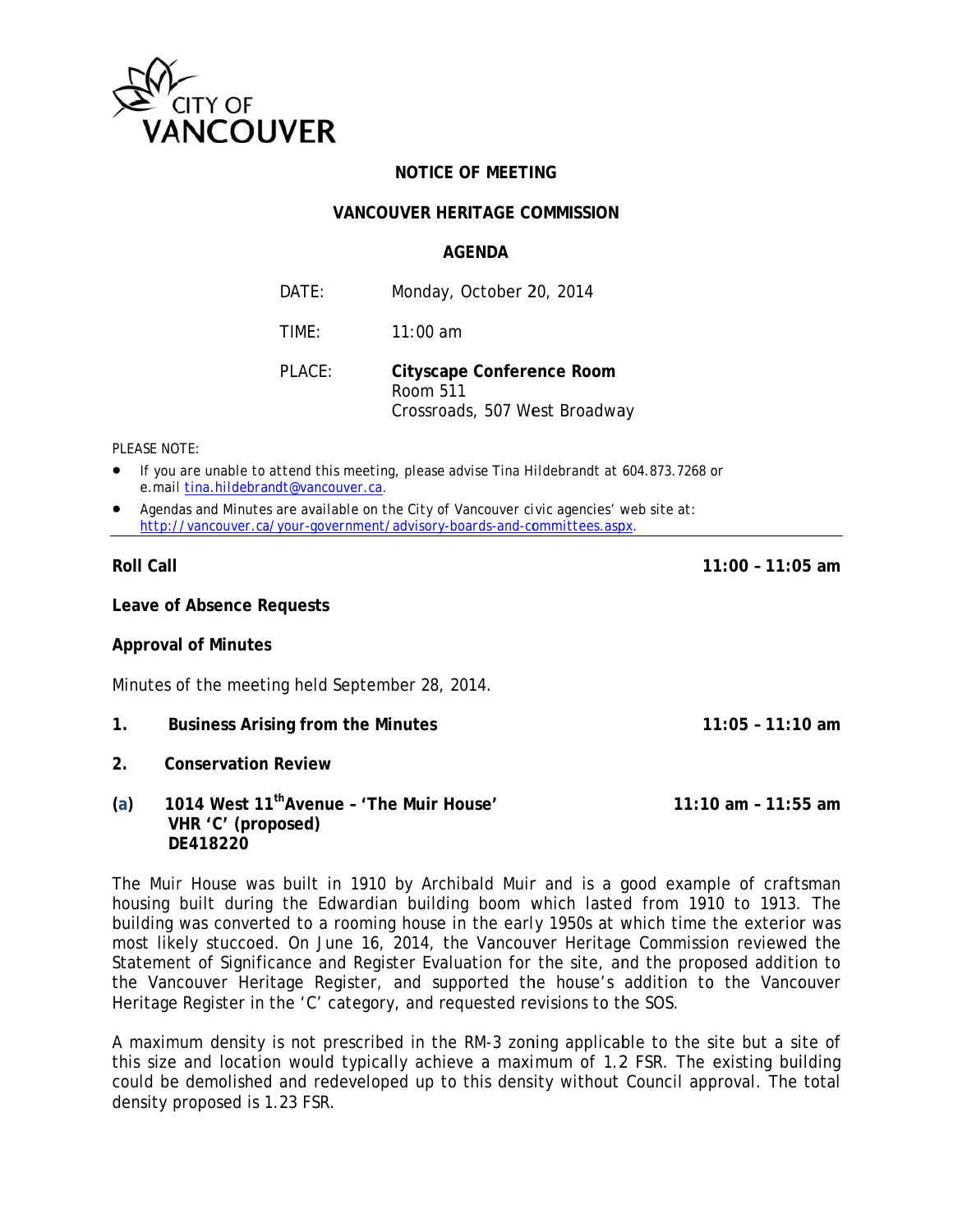| н |  |
|---|--|

| Item                       | Existing                           | Permitted or Required                                                                | Proposed                                                     |
|----------------------------|------------------------------------|--------------------------------------------------------------------------------------|--------------------------------------------------------------|
| Use                        | Multiple<br>Conversion<br>Dwelling | Multiple Conversion Dwelling<br>or Multiple Dwelling<br>permitted (infill use is not | Multiple Conversion Dwelling<br>and Infill Multiple Dwelling |
|                            |                                    | permitted)                                                                           |                                                              |
| <b>Overall Floor Space</b> | $5,038$ sq. ft.                    | $6,750$ sq. ft.                                                                      | $6,910$ sq. ft.                                              |
| Ratio (FSR)                | approximate                        | (1.20 FSR)                                                                           | $(1.23$ FSR)                                                 |
|                            | $(0.90$ FSR)                       | maximum                                                                              | 3% over permitted                                            |
| <b>Off Street Parking</b>  |                                    | 5 minimum                                                                            | $\overline{6}$ equivalent (1 car share                       |
| Spaces                     |                                    |                                                                                      | and 1 small space)                                           |

#### **Figure 2: Zoning and Parking Summary**

Five rental Dwelling Units exist in the heritage building. The proposal retains these and adds six additional rental Dwelling Units in the new infill building for a total of eleven rental Dwelling Units. The *Rate of Change Guidelines for Certain RM, FM, and CD-1 Zoning Districts*  does not apply to the project but the units are proposed to remain rental.

Issues:

- (i) Conservation Plan; and
- (ii) Compatibility of the new development.
- Applicant: James Todd, Owner's Representative Thomas Lee, Architect Don Luxton, Heritage Consultant
- Staff: James Boldt, Heritage Planner
- Attachments: SOS, Conservation Plan, and drawings
- **(b) 800 Smithe Street Robson Square 11:55 am 12:40 pm VHR 'A'**

This development permit application proposes to add a new entryway (north of Robson Street) to improve access to UBC's downtown campus, public plaza and ice rink located at the lower level of Robson Square. The proposed entryway will is proposed to be constructed of steel and glass and will include extended glass features at the lower level plaza to address sound mitigation issues. A second glass vestibule is also proposed south of Robson Street. In addition, a new signage program is proposed which will include removal of the existing banner poles.

Issues:

- (i) Compatibility of the proposed additions
- Applicant: Doug Hamming, Architect, Stantec Architecture Robert Lemon, Architect, Heritage Consultant
- Staff: Marco D'Agostini, Senior Heritage Planner

Attachments: SOS and drawings.